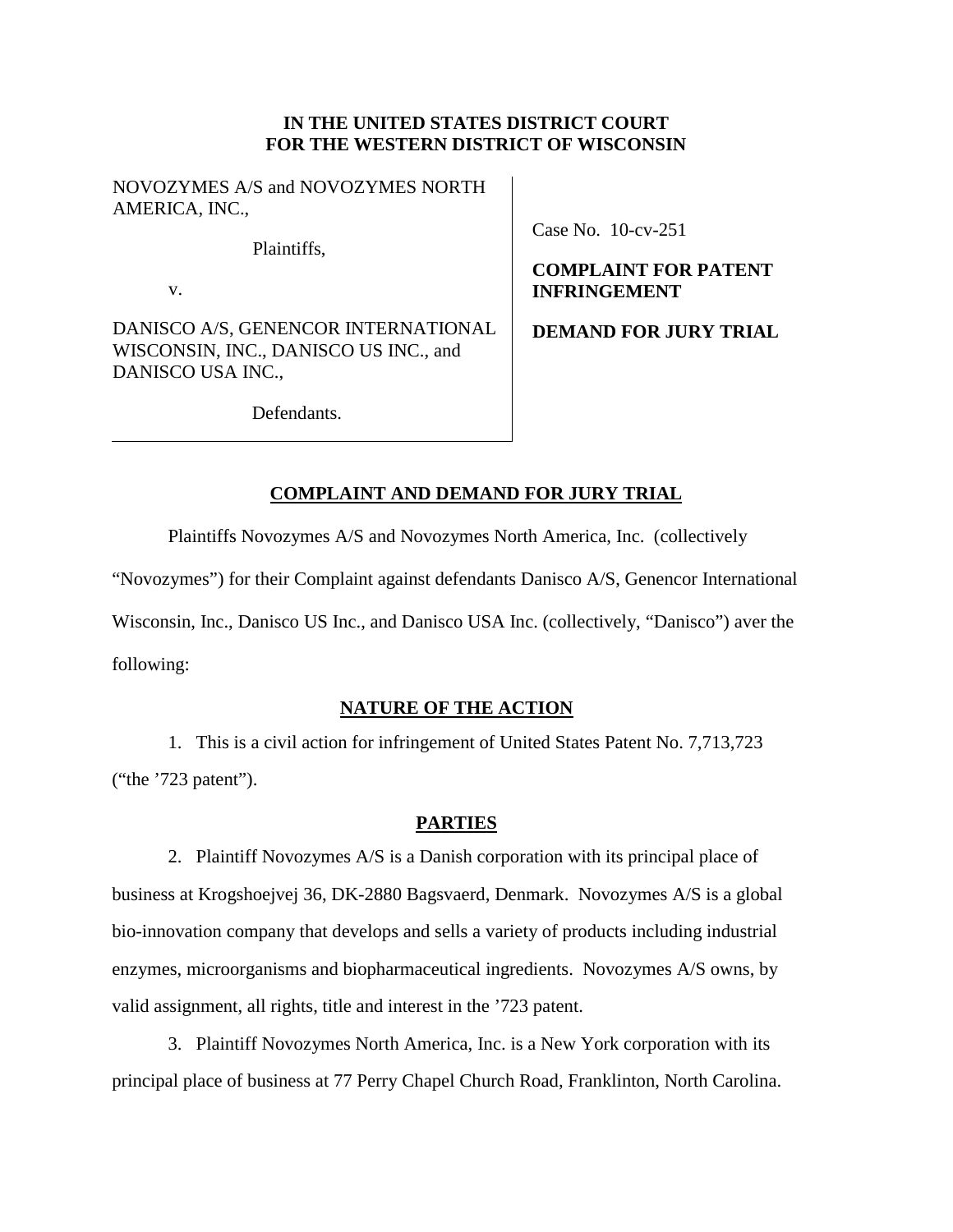Novozymes North America, Inc. is an indirect subsidiary of Novozymes A/S. Novozymes North America, Inc. is the exclusive licensee of the '723 patent.

4. On information and belief, defendant Danisco A/S is a Danish corporation with its principal place of business at Langebrogade 1, P.O. Box 17, DK-1001 Copenhagen, Denmark. Danisco A/S conducts business in more than forty countries worldwide, including in the United States, and including within the boundaries of this district through its Genencor Division. The Genencor Division of Danisco A/S produces enzymes for industrial applications, including GC358, at a manufacturing facility located at 2600 Kennedy Drive, Beloit, Wisconsin. Danisco A/S also conducts business in the United States and within the boundaries of this district through its Cultures Division. The Cultures Division of Danisco A/S maintains research and production facilities at 3326 and 3329 Agriculture Drive, Madison, Wisconsin.

5. On information and belief, defendant Genencor International Wisconsin, Inc. is a Delaware corporation. Genencor International Wisconsin, Inc. operates a manufacturing facility located at 2600 Kennedy Drive, Beloit, Wisconsin that produces GC358. Genencor International Wisconsin, Inc. also maintains a registered agent at CT Corporation System, 8040 Excelsior Dr., Suite 200, Madison, Wisconsin. Genencor International Wisconsin, Inc. is wholly owned by defendant Danisco A/S.

6. On information and belief, defendant Danisco US Inc. is a Delaware corporation and was previously known as Genencor International, Inc. Danisco US Inc. operates a manufacturing facility located at 2600 Kennedy Drive, Beloit, Wisconsin that produces GC358. Danisco US Inc. maintains a registered agent at National Registered Agents, Inc., 901 S. Whitney Way, Madison, Wisconsin. Danisco US Inc. is a subsidiary of defendant Danisco A/S.

7. On information and belief, defendant Danisco USA Inc. is a Missouri corporation. Danisco USA Inc. operates research and production facilities at 3325, 3326 and/or 3329 Agriculture Drive, Madison, Wisconsin, and at 2802 Walton Commons West,

2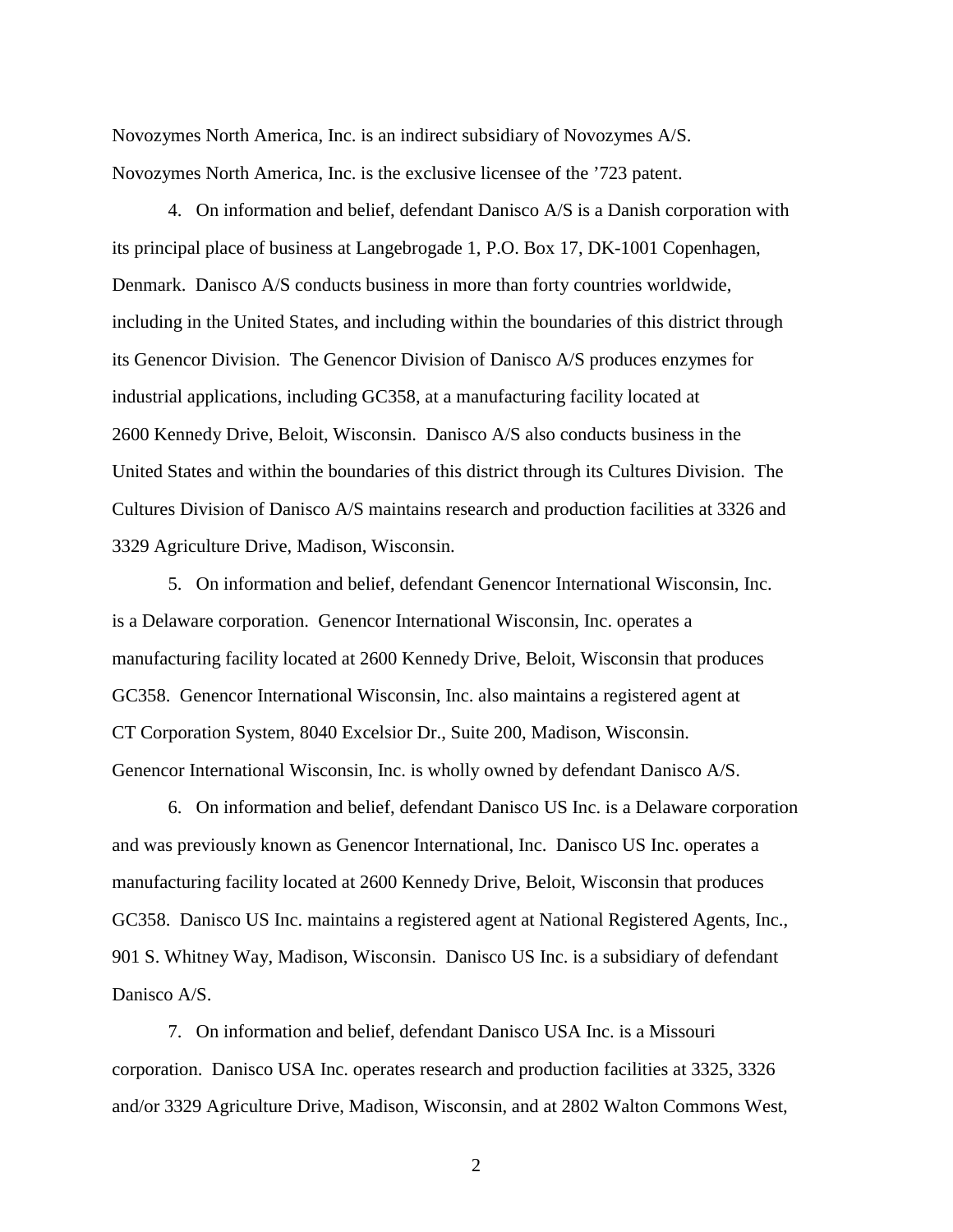Madison, Wisconsin. Danisco USA Inc. maintains a registered agent at National Registered Agents, Inc., 901 S. Whitney Way, Madison, Wisconsin. Danisco USA Inc. is a subsidiary of Danisco A/S.

#### **JURISDICTION**

8. This action arises under the patent laws of the United States, Title 35 of the United States Code. This court has subject matter jurisdiction under 28 U.S.C. §§ 1331 and 1338(a) and has personal jurisdiction over defendants under Wis. Stats. § 801.05.

#### **VENUE**

9. Venue is proper in this district under 28 U.S.C. §§ 1391(b) and (c) and 1400(b).

### **FIRST CLAIM FOR RELIEF (INFRINGEMENT OF U.S. PATENT NO. 7,713,723)**

10. Plaintiffs Novozymes A/S and Novozymes North America, Inc. incorporate by reference paragraphs 1 through 9 above as if fully set forth herein.

11. On May 11, 2010, United States Patent No. 7,713,723, titled "Alpha Amylase Mutants with Altered Properties," was duly and legally issued to Novozymes A/S. A copy of the '723 patent is attached to this Complaint as Exhibit A. Plaintiff Novozymes A/S owns the '723 patent. Plaintiff Novozymes North America, Inc. is the exclusive licensee of the '723 patent.

12. Defendants Danisco A/S, Genencor International Wisconsin, Inc., Danisco US Inc., and Danisco USA Inc. have been, are currently, and will continue to directly infringe one or more claims of the '723 patent by making, using, offering to sell, and selling within the United States and/or importing into the United States one or more alpha amylase products that embody the patented invention including, but not limited to, GC358.

13. As a direct and proximate consequence of defendants' infringement of the '723 patent, Novozymes A/S and Novozymes North America, Inc. have suffered and will continue to suffer irreparable injury and damages, in an amount not yet determined, for

3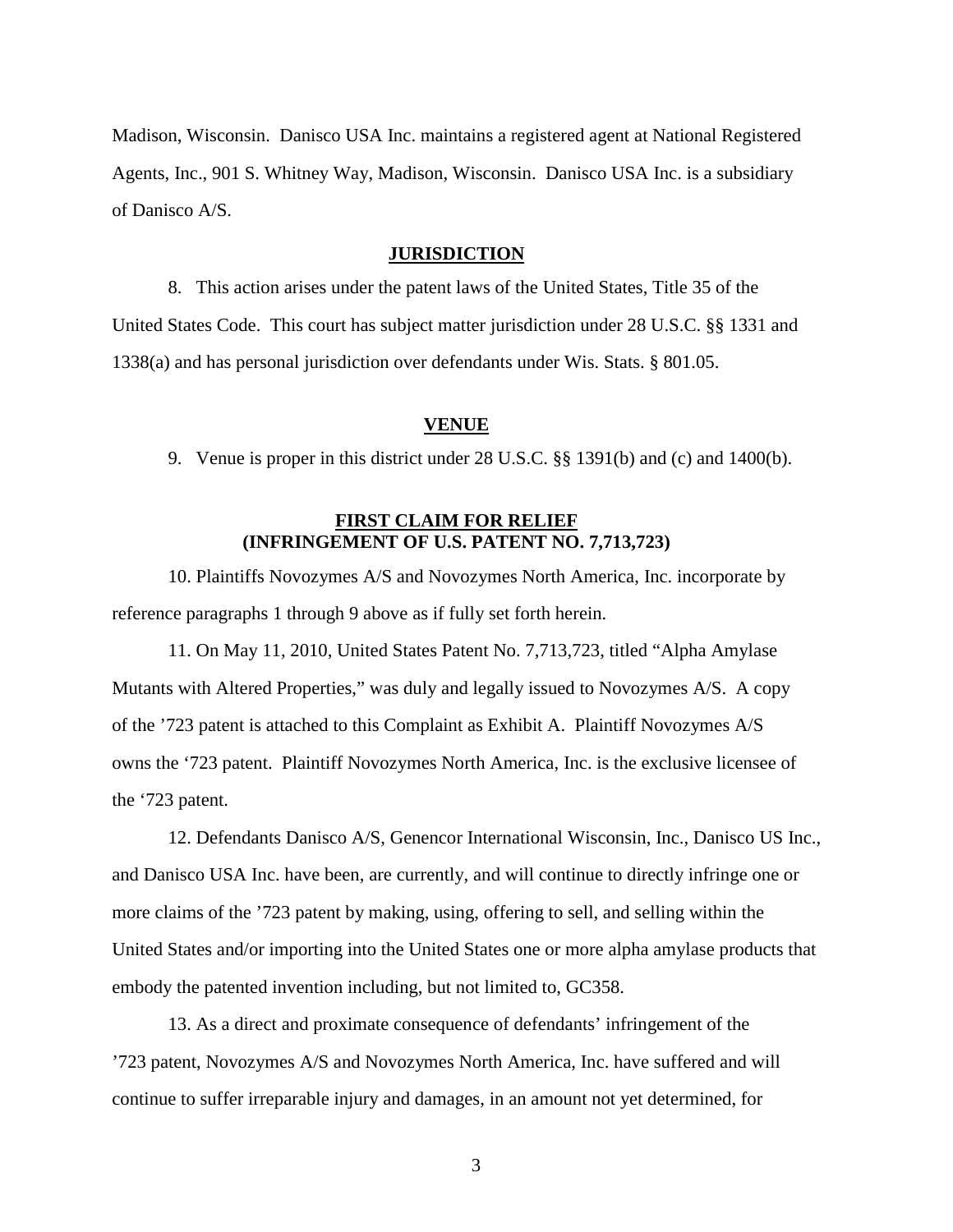which Novozymes A/S and Novozymes North America, Inc. are entitled to relief. Novozymes A/S and Novozymes North America, Inc. seek damages, as well as preliminary and permanent injunctive relief against further infringement.

#### **PRAYER FOR RELIEF**

WHEREFORE, plaintiffs Novozymes A/S and Novozymes North America, Inc. demand the following relief against defendants Danisco A/S, Genencor International Wisconsin, Inc., Danisco US Inc., and Danisco USA Inc.:

- a) entry of a judgment declaring that defendants Danisco A/S, Genencor International Wisconsin, Inc., Danisco US Inc., and Danisco USA Inc. have infringed one or more claims of the '723 patent;
- b) a preliminary and permanent injunction against the continuing infringement of the '723 patent;
- c) an award of damages to compensate Novozymes A/S and Novozymes North America, Inc. for Danisco's infringement, pursuant to 35 U.S.C. § 284;
- d) an award of pre-judgment and post-judgment interest and costs to Novozymes A/S and Novozymes North America, Inc.;
- e) entry of a judgment that the actions of defendants have made this an exceptional case and an award of reasonable attorneys' fees pursuant to 35 U.S.C. § 285; and
- f) such other and further relief as the Court may deem just and fair.